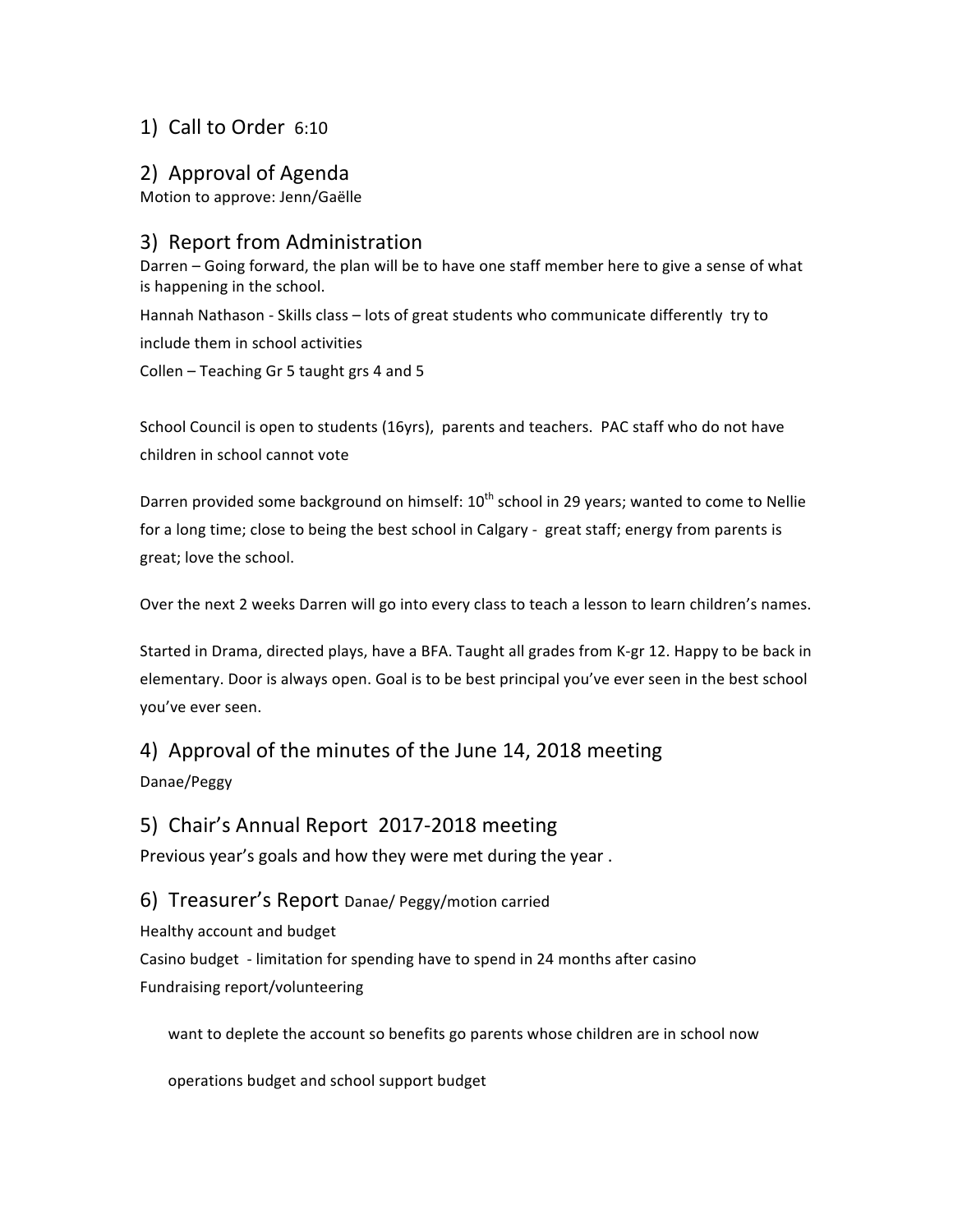good at margin

Had talked about the renewing the home reading. In November, based on what the teachers feel is the priority. Wonderful idea, splitting up classes -teachers do aninventory, wishlist then bring the costs to the PAC.

Do the teachers have  $1^{st}$  dibs on the used book sale. Set up on Wed, then sale on Thrus/Fri. funds in bins/buckets, and how things are spent – matching funds from grants to double what is rasied by the PAC/school

October casino  $(18/19) - 20$  positions (bring everyone) email, posters. Sign up genius.

Approval of Year End Financial Statements o Approval of July & August Financial Statements o Approval of 2018-2019 budget

7) Nomination and Election of Executive and Officers 2018-2019

All positions filled by acclamation:

- $\bullet$  Chair Jane Gillespie
- Vice-Chair/Co-Chair Gaelle Eizlini
- Treasurer Danae Parker
- Secretary Michael Gray -Elect Michael Gray acclaimed
- Fundraising Coordinator Kondilenia Kaketsis
- Volunteer Coordinator Jennifer Raymond
- Education Partner Liaison Joann Reynolds
- Members at Large:
	- Lorinda Penner,
	- Mimi Ing,
	- Breanne Hyland

Please come and attend the School Council and PAC meetings as often as you want. You have a voice can be heard at the meetings you have the ear of the principal at least once a month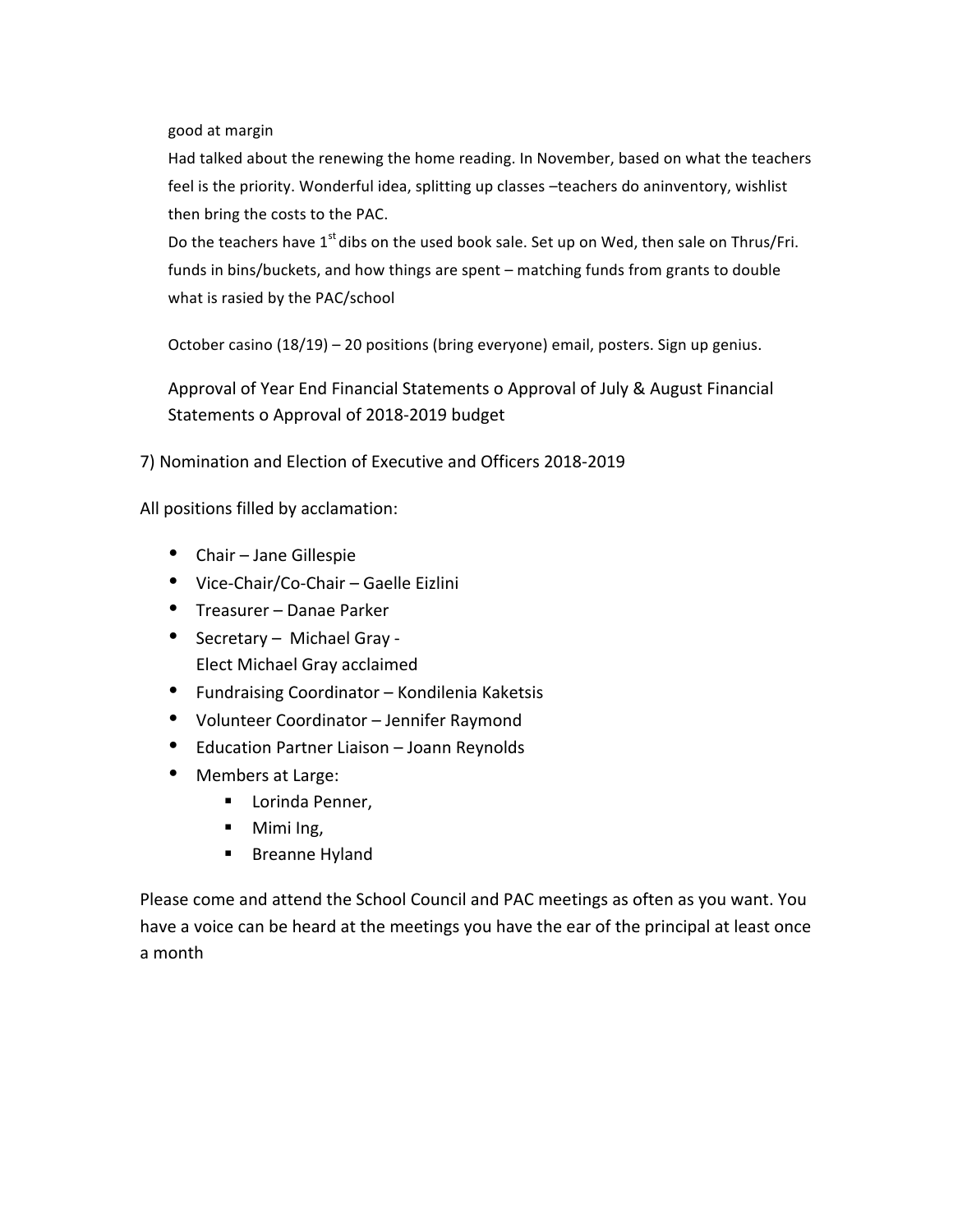# 8) Fundraising/Volunteer Opportunities Update Kondilenia K

Full year is already planned. Entertainment books goal is \$5500. All money has to be returned Monday 24<sup>th</sup> to get the prizes. HARD DATE. After that eve if money is returned there will be no prizes.

Welcome back food truck picnic rain or shine. Used book sale for 2 days. All children will get a book (regardless of money). Teachers have  $1<sup>st</sup>$  pick. Still need volunteers for teacher potluck for teacher conferences for items to bring. Dance in October 12 gym pre-selling the tickets/concessions. Picture night in October. Planning a school colours and motto contest for the school.

Fun Lunches are still to be planned

Volunteer any time.

#### 9) Other Business

What is important to the school? What does this look like? Is there a champion? What differentiates Nellie – logo, motto - goes out into the community. Energy and excitement. 

Make the space better for grades 1 &2 have nowhere to line up. Playground, amphitheatre: needs funding, design and build, maintenance. CBE parks and rec won't maintain  $-$  that is separate. Have to believe in it. Have to start to think about what we want and what the community will support

Question: Pick up time for Kindergarten - why is there a difference in pick up time? Email or call principal to see if there were others that have the same issue. Some schools make a determination based on CBE or Alberta department of education rules. Seems like a simple fix, but may not be  $-$  different times.

Naturalization in other business  $-$  a lot of transition.

Need to convene a By-Law Committee